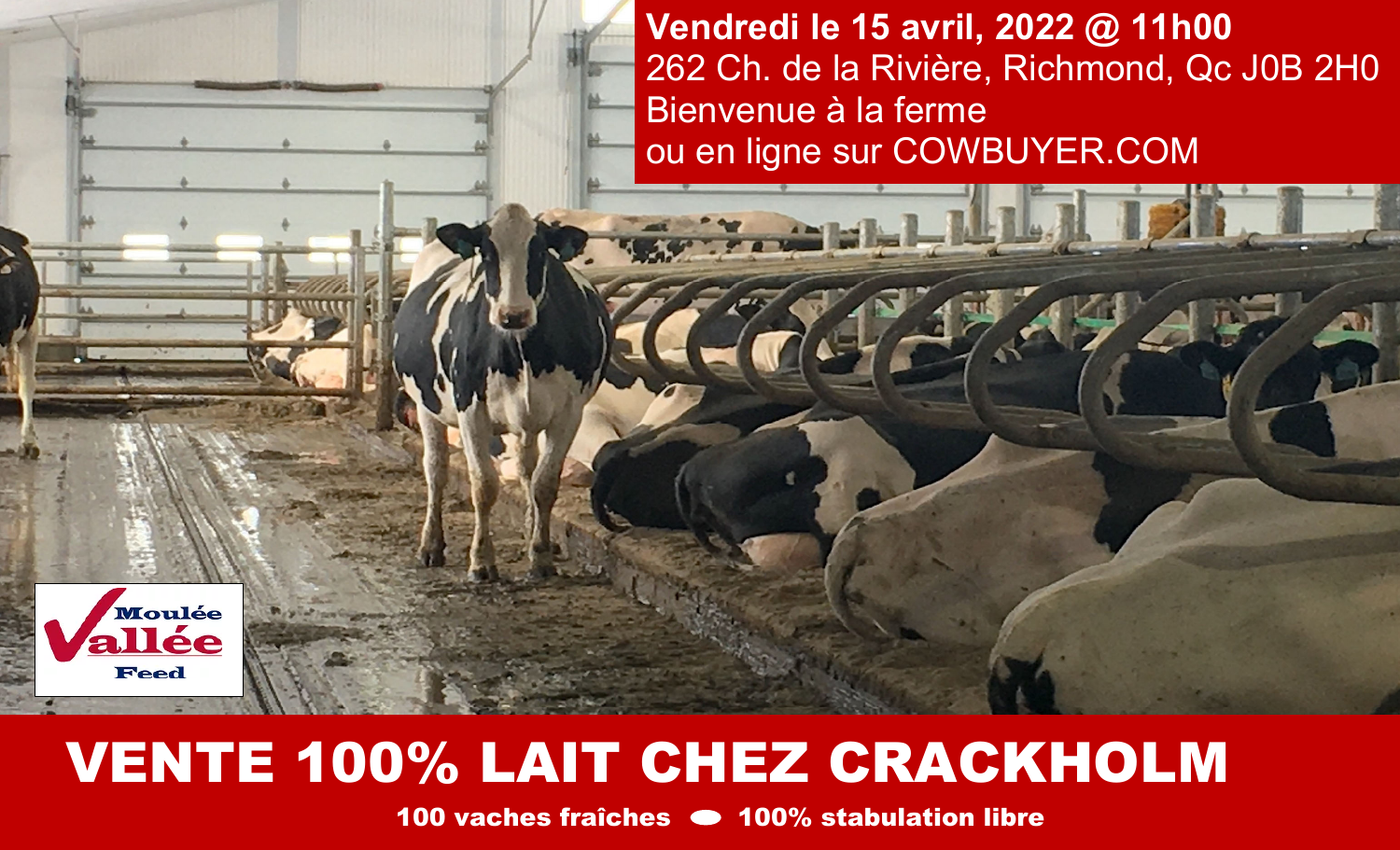# VENTE 100% LAIT

### Chez Crackholm

*Équipe de vente / Sales team* 

#### **GÉRANT / MANAGER**

| David Crack819-352-1670 |  |
|-------------------------|--|
| crackholm@bell.net      |  |

#### **CONTACTS**

| Shany Bernier 819-552-0322     |  |
|--------------------------------|--|
| Jean-Dominic Caron418-863-2278 |  |
| Kolton Crack 819-238-6399      |  |
| Savannah Crack 819-823-6399    |  |
| Dominic Fortier  819-350-5877  |  |
| Kevin Gilbert 418-321-6131     |  |
| Dominic Godin819-820-6108      |  |
| Guillaume Gervais450-230-4650  |  |
| Kevin Jacobs 819-817-4216      |  |

#### **PRÉPARATION / FITTING CREW**

| Steven Morin819-313-2760    |  |
|-----------------------------|--|
| Jordan Hawthorn226-622-1017 |  |

#### **SECRETARIAT/CLERK**

| Melanie Jutras819-470-8899      |  |
|---------------------------------|--|
| Marie-Josée Lemieux438-838-0990 |  |

#### **L'ENCAN SERA ÉGALEMENT DIFFUSÉ EN LIGNE « LIVE » SUR COWBUYER.COM**

#### **Pour assistance avec le site COWBUYER.COM**

Kolton Crack………………………819-238-6399

#### **LUNCH OFFERT GRACIEUSETÉ DE MOULLÉE VALLÉE**

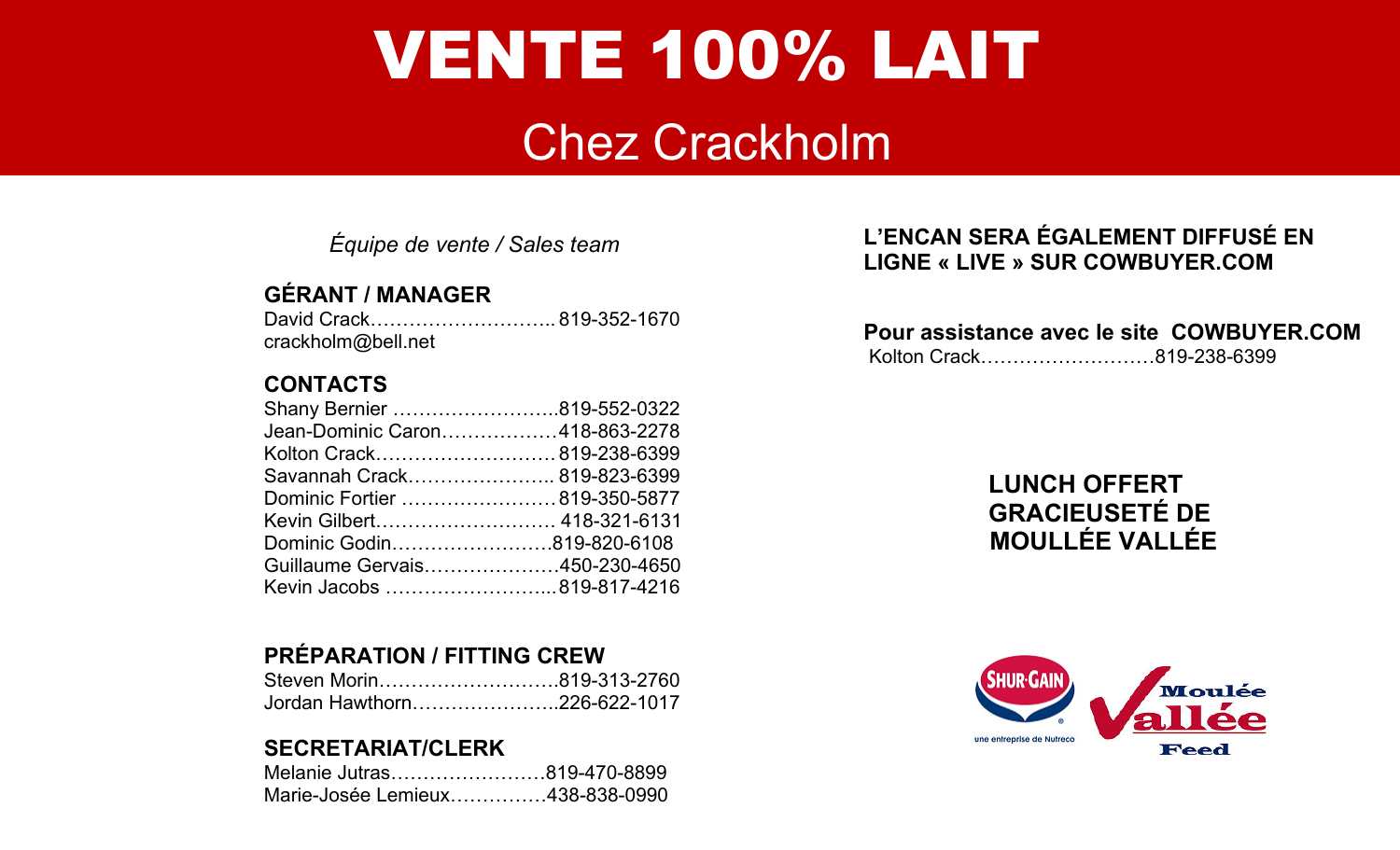|                         | <b>VENTE 100% LAIT CHEZ CRACKHOLM</b> |                             |                 |          |          |                |     |                   |     |                |              |             |            |                                                                                                                                                                |
|-------------------------|---------------------------------------|-----------------------------|-----------------|----------|----------|----------------|-----|-------------------|-----|----------------|--------------|-------------|------------|----------------------------------------------------------------------------------------------------------------------------------------------------------------|
| LO<br>T                 | ID                                    | <b>REG</b>                  | <b>PÈRE</b>     | NÉE      | VÊLÉE    | LACT DIM       |     | <b>LAIT</b><br>KG | SCC | <b>RPRO</b>    | <b>LBDAT</b> | <b>LSIR</b> | <b>DUE</b> | <b>GTPI PED</b>                                                                                                                                                |
| 1                       | 1030                                  | 840003201669969             | <b>ROLAN</b>    | 9/19/18  | 10/11/21 | $\overline{2}$ | 178 | 51,4              | 13  | <b>GEST</b>    | 2/5/22       | 97H42587    | 11/12/22   | 2628   VG Rolan x VG Expresso x VG Main Event x VG Uno x 6 GEN VG                                                                                              |
| $\mathbf{2}$            | 1042                                  | 840003201669981             | <b>SIDEKICK</b> | 9/25/18  | 3/10/22  | $\overline{2}$ | 28  | 56,4              | 54  | FRAÎCHE        |              |             |            | 1811 GP 82 Sidekick x G Apple Crisp x Vg 86 Apollo                                                                                                             |
| 3                       | 1077                                  | 840003201670016             | <b>SAMSUNG</b>  | 10/23/18 | 2/5/22   | $\overline{2}$ | 61  | 50,0              | 13  | FRAÎCHE        |              |             |            | 2199 Samsung x VG Jedi xEX Robust x VG 86 Mac x Ex x EX 93                                                                                                     |
| 4                       | 1144                                  | 840003201670083             | CHALLENGER      | 12/14/18 | 3/24/22  | $\overline{2}$ | 20  | 48,0              | 17  | FRAÎCHE        |              |             |            | 2694 GP 83 Challenger x VG Expresso x VG Main Event x VG Uno x 6 GEN VG                                                                                        |
| 5                       | 1145                                  | 840003201670084             | <b>HUEY</b>     | 12/14/18 | 3/2/22   | $\overline{2}$ | 36  | 60,5              | 13  | FRAÎCHE        |              |             |            | GP Huey x GP 83 Montana x Vg 88 Reflector x VG 88 Iota x EX 92 Planet Dove x 6<br>2427<br>gen vg                                                               |
| 6                       | 1158                                  | 840003201670097             | <b>SKYWALKE</b> | 12/26/18 | 2/14/22  | 2              | 52  | 53,2              | 13  | FRAÎCHE        |              |             |            | GP Skywalker x VG 87 King Royal x EX Yoder x VG 87 Day x VG 87 x EX 93 Planet<br>Danica x Vg 88 Delight x EX 93 Z Delightx x EX 95 Rudolph Zip z Ex            |
| $\overline{\mathbf{z}}$ | 1178                                  | 840003201670117             | <b>DRASTIC</b>  | 1/16/19  | 3/16/22  | $\overline{2}$ | 22  | 49,1              | 54  | <b>FRAÎCHE</b> |              |             |            | 2304 G Drastic P x G Marso x GP 83                                                                                                                             |
| 8                       | 1179                                  | 840003201670118             | <b>DRASTIC</b>  | 1/16/19  | 2/15/22  | $\overline{2}$ | 51  | 57,7              | 13  | FRAÎCHE        |              |             |            | 2215 Drastic P x NC Ringleader                                                                                                                                 |
| 9                       | 1200                                  | 840003201670139             | <b>TARRINO</b>  | 1/31/19  | 2/13/22  | $\overline{2}$ | 23  | 52,3              | 71  | <b>FRAÎCHE</b> |              |             |            | Tarrino x VG Lopez x Ex 1st Grade x EX 91 Doorman x Ex 94 Dorcy Dextra x 5 gen<br>2395<br>Vg or EX                                                             |
|                         | 10 1219                               | 840003201670158             | <b>TARRINO</b>  | 2/18/19  | 2/3/22   | $\overline{2}$ | 63  | 56,8              | 13  | FRAÎCHE        |              |             |            | 2587 Tarrino x VG 86 Granite x Vg 87 Spring x VG Donatello x EX 92 x EX x EX 92                                                                                |
| 11 <sub>1</sub>         | 1279                                  | 840003201670218             | <b>KENOBI</b>   | 4/9/19   | 6/10/21  | $\mathbf{1}$   | 271 | 35,5              | 23  | <b>GEST</b>    | 10/11/21     | 550H15533   | 7/2/22     | 2648   Kenobi x GP 84 Frazzled x EX Heinz x Vg 86 Miles x 4 gen Vg or EX                                                                                       |
|                         | $12 \mid 1283$                        | 840003201670222             | <b>TARRINO</b>  | 4/10/19  | 2/8/22   | $\overline{2}$ | 58  | 60,0              | 13  | FRAÎCHE        |              |             |            | 2626 GP 81 Tarrino x NC Hotline x VG 87 Spring x VG Donatello x EX 92 x EX x EX 92                                                                             |
| 13 <sup>1</sup>         | 1293                                  | 840003201670232             | <b>RENEGADE</b> | 4/19/19  | 3/17/22  | $\overline{2}$ | 21  | 58,2              | 38  | FRAÎCHE        |              |             |            | GP Renegade x NC Flagship x GP 83 Draco x Ex 94 Dorcy Dextra x VG 87 Baxter<br>2756<br>x x 4 GEN VG or EX                                                      |
|                         | 14 1296                               | 840003201670235             | <b>DELTA</b>    | 4/20/19  | 1/30/22  | $\overline{2}$ | 67  | 60,0              | 17  | FRAÎCHE        |              |             |            | Delta x EX Kingboy x EX 95 Mogul Cleavage x EX 92 Goldwyn x EX 93 x EX x EX x<br>2453<br>EX 96 x EX 94 x EX 97 ROXY                                            |
|                         | $15 \mid 1413$                        | 840003201670352             | <b>KENOBI</b>   | 6/24/19  | 7/6/21   | $\mathbf{1}$   | 245 | 45,0              | 29  | <b>GEST</b>    | 11/14/21     | 2AN526      | 8/23/22    | GP Kenobi x GP 83 Bandares x Vg 86 Powerball x EX 93 Doorman x EX 94 Dorcy<br>2530<br>Dextra x 5 GEN VG or EX                                                  |
|                         | 16 1614                               | 840003210256462             | RIVETING        | 11/8/19  | 2/12/22  | $\mathbf{1}$   | 54  | 51,4              | 19  | FRAÎCHE        |              |             |            | Riveting x GP Took x GP 83 Spark x VG 87 Presdestined x Ex 94 Dorcy Dextra x<br>2677<br>VG 87 Baxter x 4 GEN VG or EX                                          |
| 17 <sup>1</sup>         | 1630                                  | 124000111641630             |                 |          | 4/9/22   | $\mathbf{1}$   | 4   | 30,8              | 85  | FRAÎCHE        |              |             |            | pas enregistrée                                                                                                                                                |
|                         |                                       | 18   1700   840003210256548 | EMBELLIS        | 12/31/19 | 3/20/22  | 1              | 18  | 41,4              | 76  | FRAÎCHE        |              |             |            | 2243 Embellish x VG Honeybee x VG 86 Dotson                                                                                                                    |
|                         | 19 1705                               | 840003210256553             | <b>SPARTACU</b> | 1/4/20   | 2/8/22   | 1              | 58  | 42,7              | 29  | <b>FRAÎCHE</b> |              |             |            | Spartacus x GP 83 Freeborn x VG Modesty x EX 93 Kingboy x VG 88 Iota x EX 92<br>2633<br>Planet Dove x 6 GEN VG                                                 |
|                         | 20 1707                               | 840003210256555             | <b>BIGDOLLA</b> | 1/4/20   | 2/27/22  | $\mathbf{1}$   | 39  | 63,2              | 20  | FRAÎCHE        |              |             |            | 2242 Big Dollars x GP Montawk                                                                                                                                  |
|                         | $21$ 1733                             | 840003210256581             | <b>PURSUIT</b>  | 1/22/20  | 1/1/22   | -1             | 98  | 40,1              | 89  | FRAÎCHE        |              |             |            | Pursuit x VG 87 Modesty x EX Yoder x VG 87 Day x VG 87 Robust x EX 93 Planet<br>2626<br>Danica x VG 88 Delight x EX 93 Z-Delight x EX 95 Rudoplh Zip x EX Jolt |
|                         | 22   1755                             | 840003210256603             | SPARTACU        | 2/5/20   | 2/20/22  |                | 46  | 45,5              | 44  | FRAÎCHE        |              |             |            | Spartacus x VG Achiever x VG 88 Detour x EX 93 Kingboy x VG 88 Iota x EX 92<br>2621<br>Planet Dove x 6 GEN VG                                                  |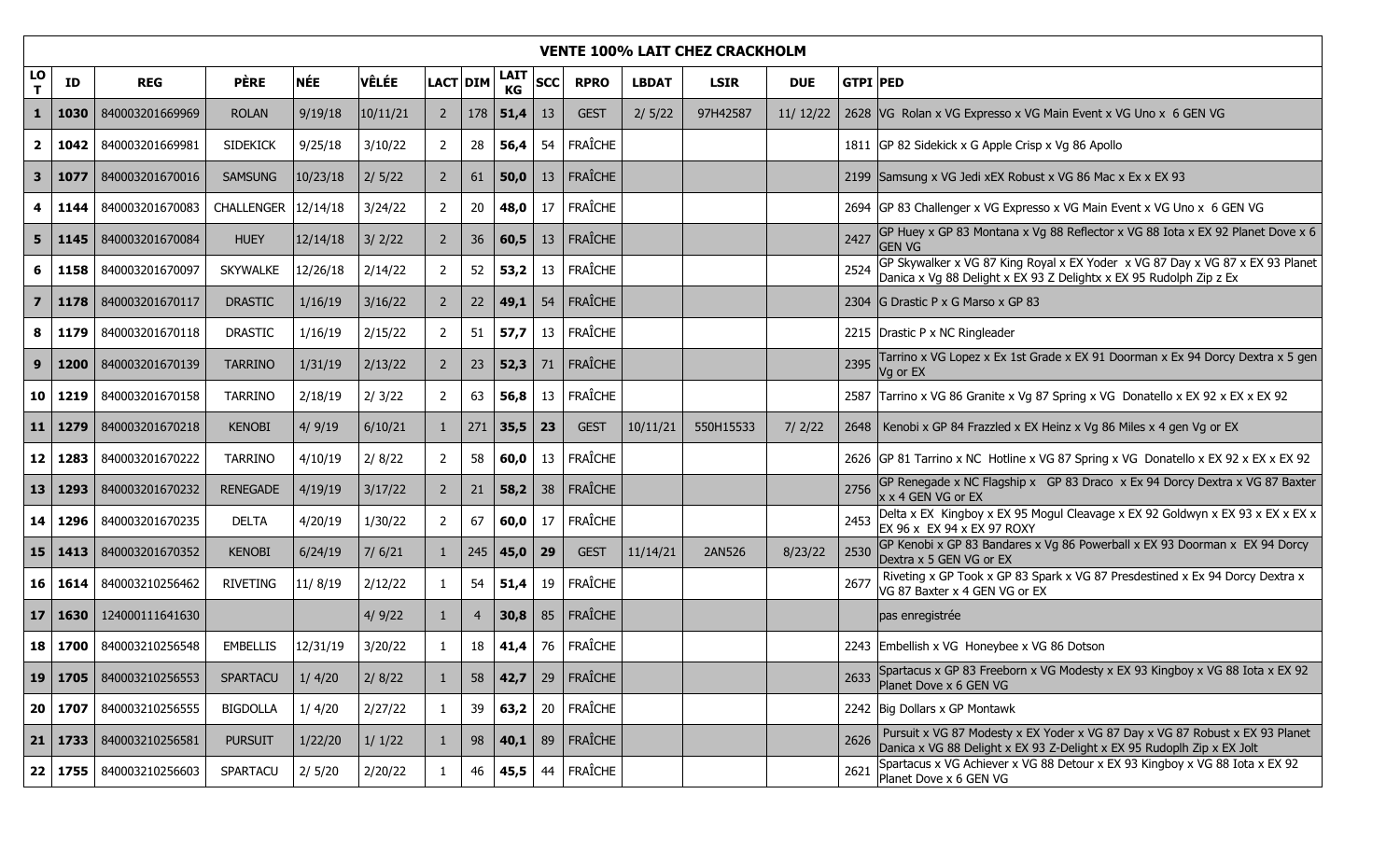|         | <b>VENTE 100% LAIT CHEZ CRACKHOLM</b> |                             |                  |          |         |                 |    |                   |            |                          |              |                         |            |                 |                                                                                                                                                  |
|---------|---------------------------------------|-----------------------------|------------------|----------|---------|-----------------|----|-------------------|------------|--------------------------|--------------|-------------------------|------------|-----------------|--------------------------------------------------------------------------------------------------------------------------------------------------|
| LO<br>T | ID                                    | <b>REG</b>                  | <b>PÈRE</b>      | NÉE      | VÊLÉE   | <b>LACT DIM</b> |    | LAIT<br><b>KG</b> | <b>SCC</b> | <b>RPRO</b>              | <b>LBDAT</b> | <b>LSIR</b>             | <b>DUE</b> | <b>GTPI PED</b> |                                                                                                                                                  |
| 23      | 1795                                  | 840003210256643             | <b>FLATBED</b>   | 2/29/20  | 3/21/22 | $\mathbf{1}$    | 17 | 37,5              | 93         | FRAÎCHE                  |              |                         |            | 2680            | Flatbed x VG Humblekind x EX Modesty x Vg 88 Supershot x EX 91 Iota x Vg 87<br>Jeeves x 6 gen VG or EX                                           |
| 24      |                                       | 1798 840003210256646        | <b>BARCLAY</b>   | 3/1/20   | 3/3/22  | 1               | 35 | 49,5              | 54         | FRAÎCHE                  |              |                         |            |                 | 2508 Barcley x G Tirian x VG 86 Brono x VG 88 Ravish x EX FBI x VG 87 x VG 86                                                                    |
| 25      | 1827                                  | 840003210256675             | <b>EASYNOW</b>   | 3/19/20  | 3/14/22 | $\mathbf{1}$    | 24 |                   |            | 40,5 $\vert$ 107 FRAÎCHE |              |                         |            |                 | 2404 Easynow x GP House x GP 83 Crisp                                                                                                            |
| 26      |                                       | 1833   840003210256681      | <b>NACASH</b>    | 3/23/20  | 2/18/22 | 1               | 48 | 44,1              | $-41$      | FRAÎCHE                  |              |                         |            | 2763            | Nacash x VG Achiever x VG 88 Detour x EX 93 Kingboy x VG 88 Iota x EX 92<br>Planet Dove x 6 GEN VG                                               |
| 27      | 1850                                  | 840003210256698             | <b>NACASH</b>    | 4/1/20   | 2/25/22 | 1               | 41 | 46,4              | 22         | <b>FRAÎCHE</b>           |              |                         |            | 2781            | Nacash x VG Achiever x VG 88 Detour x EX 93 Kingboy x VG 88 Iota x EX 92<br>Planet Dove x 6 GEN VG                                               |
| 28      | 1867                                  | 840003210256715             | <b>HANCOCK</b>   | 4/14/20  | 2/25/22 | 1               | 41 | 44,5              | 13         | FRAÎCHE                  |              |                         |            |                 | Hancock x King Tut                                                                                                                               |
| 29      | 1906                                  | 840003210256754             | <b>EMBELLIS</b>  | 5/9/20   | 2/27/22 | 1               | 39 | 51,4              |            | 102 FRAÎCHE              |              |                         |            | 2263            | Embellish x GP 84 Hunger x VG 88 Iota x VG 88 Colby Taya dam of Tango x EX<br>FBI x EX Boliver x VG Addison                                      |
|         |                                       | 30   1913   840003210256761 | SOLUTION         | 5/13/20  | 2/27/22 | 1               | 39 | 38,5              | 56         | FRAÎCHE                  |              |                         |            | 2635            | Solution x Vg 87 Helix x EX 91 Supershot x NC Oak x EX 94 Dorcy Dextra x 5 GEN<br>VG or EX                                                       |
|         | 31   1919                             | 840003210256767             | <b>MAESTRO</b>   | 5/19/20  | 3/19/22 | $\mathbf{1}$    | 19 | 45,9              | 27         | FRAÎCHE                  |              |                         |            | 2692            | Maestro x EX 91 Supershot x EX 93 Doorman x EX 94 Dorcy Dextra x VG 87 Baxter<br>x x 4 GEN VG or EX                                              |
| 32      | 2666                                  | 124000120272666             | <b>PRETENDER</b> | 4/15/20  | 3/7/22  | 1               | 31 | 30,0              | 68         | FRAÎCHE                  |              |                         |            |                 | Pretender x GP Porter x VG Ravgold x Gp 83 x VG                                                                                                  |
| 33      | 2668                                  | 124000120272668             | <b>ALCOVE</b>    | 5/4/20   | 3/1/22  | $\mathbf{1}$    | 37 | 31,0              | 61         | FRAÎCHE                  |              |                         |            |                 | Alcove x Lockheed x VG 86 Fever x GP 84 Morty                                                                                                    |
| 34      | 3696                                  | 124000114533696             | <b>RUMMY</b>     | 2/1/19   | 4/4/22  | $\overline{2}$  | 5  | 49,1              | 17         | FRAÎCHE                  |              |                         |            |                 | VG 2YR Rummy x VG Capital Gain x EX 92 3E 1* Goldchip x Ex 5* Shottle x EX 95<br>2E 4* Savage-Leigh Leona x Ex 92 x EX 92 x VG 87 x EX           |
|         | 35 3742                               | 124000111453742             | <b>MODULO</b>    | 3/4/19   | 3/8/22  | $\overline{2}$  | 32 | 58,9              | 20         | FRAÎCHE                  |              |                         |            |                 | GP 82 Modulo x GP 83 Endure x Ex 2E Shot Laser x VG 87 Pronto x VG 88 Durham                                                                     |
|         | 36 3798                               | 124000111453798             | <b>ALTAGOMEZ</b> | 5/19/20  | 3/25/22 | 1               | 15 | 33,1              | 101        | FRAÎCHE                  |              |                         |            |                 | Altagomez x OCD Feature                                                                                                                          |
| 37      | 6364                                  | 840003146240800             | <b>CROWNE</b>    | 10/16/17 | 1/28/22 | 3               | 71 |                   |            | 44,4 838 FRAÎCHE         |              |                         |            | 2645            | GP CROWNE x GP 82 Spring x VG 86 Supersire x EX 93 Bolton Money dam of<br>Montross x VG 88 x VG                                                  |
|         |                                       | 38 6865 840003201496911     | <b>TOTALLY</b>   | 9/18/19  | 1/10/22 | $\overline{2}$  | 89 | 48,5              | 14         | FRAÎCHE                  |              |                         |            | 2375            | VG 87 2yr Totally x GP Rubicon x VG Mack x VG Grafeeti x VG 87 Baxter x VG 88<br>Mtoto x 4 GEN VG or EX                                          |
|         | 39 7164                               | 840003201497210             | <b>BRASS</b>     | 3/1/19   | 1/4/22  | $\overline{2}$  | 95 | 42,5              | 15         | SAILLIE                  | 4/6/22       | 200H12189               |            | 2634            | VG 86 Brass x GP 81 Modesty x GP 82 Josuper x VG Grafeeti x VG 87 Baxter x VG<br>88 x Ex 91 x Ex 91 x VG 87                                      |
|         |                                       | 40 8269 124000110438269     | <b>EXPANDER</b>  | 9/2/17   | 9/21/21 | 3               |    | $195$ 39,0 50     |            | <b>GEST</b>              |              | 11/26/21 Sidekick Sexee | 9/21/22    |                 | ROBOT COW - 3.2 traites/jour 2.8L/ minute GP Expander x EX 3E Dolman X<br>INKSOU EX 96 4E Cow of the Year - 2 times ROYAL Winner - All- Canadian |
|         | 41   9077                             | 840003138872620             | <b>KINGBOY</b>   | 12/2/16  | 2/20/22 | $\overline{4}$  | 46 | 78,6              | 57         | <b>FRAÎCHE</b>           |              |                         |            | 2214            | VG Kingboy x EX 95 Mogul Cleavage x EX 92 Goldwyn x EX 93 x EX x EX x EX 96<br>$x$ EX 94 x EX 97 ROXY                                            |
|         | 42 9537                               | 840003146394535             | PIZAZZ           | 11/2/17  | 3/13/22 | 3               | 25 | 61,4              |            | 13 FRAÎCHE               |              |                         |            | 2287            | VG Pizazz x G Delta x VG 87 Oak x Vg Robust x EX 91 Diehard x VG 88 Garter x<br>Vg 87 x 4 gen VG                                                 |
|         |                                       | 43   9574   840003146394572 | <b>GUARANTE</b>  | 11/28/17 | 3/4/22  | 3               | 34 | 51,8              | 38         | FRAÎCHE                  |              |                         |            | 2535            | VG Guarantee x EX 91 Silver x Vg 87 Jacey x VG 88 MOM Halo x Vg 88 Goldwyn<br>Holler x 6 GEN VG or EX to Delilia                                 |
|         |                                       | 44   9744   840003146394742 | MAVERICK         | 3/4/18   | 2/26/22 | 3               | 40 | 50,9              | 13         | FRAÎCHE                  |              |                         |            | 2502            | GP Maverick x VG 88 Detour x EX 93 Kingboy x VG 88 Iota x EX 92 Planet Dove x<br>6 GEN VG                                                        |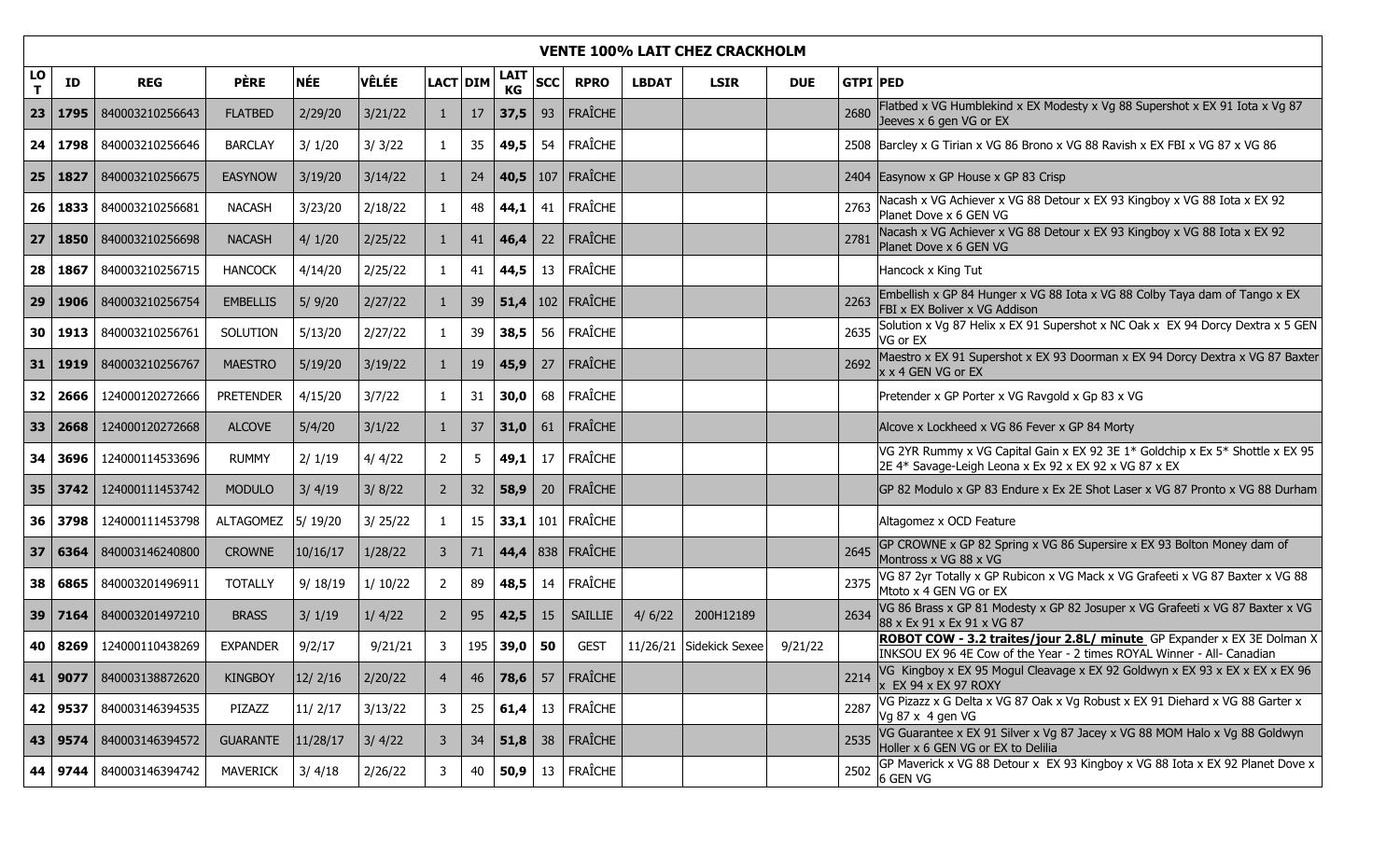|         | <b>VENTE 100% LAIT CHEZ CRACKHOLM</b> |                              |                  |            |              |                |          |                   |             |                |              |             |            |                 |                                                                                                                                            |
|---------|---------------------------------------|------------------------------|------------------|------------|--------------|----------------|----------|-------------------|-------------|----------------|--------------|-------------|------------|-----------------|--------------------------------------------------------------------------------------------------------------------------------------------|
| LO<br>T | ID                                    | <b>REG</b>                   | <b>PÈRE</b>      | <b>NÉE</b> | <b>VÊLÉE</b> |                | LACT DIM | <b>LAIT</b><br>KG | <b>SCC</b>  | <b>RPRO</b>    | <b>LBDAT</b> | <b>LSIR</b> | <b>DUE</b> | <b>GTPI PED</b> |                                                                                                                                            |
|         | $45 \mid 9811$                        | 840003146394809              | <b>CARNIVAL</b>  | 4/21/18    | 8/18/21      | $\overline{2}$ | 232      | 55,9              | 13          | <b>PREG</b>    | 11/11/21     | 594H19526   | 8/18/22    | 2405            | VG Carnival x EX 91 Kingboy x EX 95 Mogul Cleavage x EX 92 Goldwyn x EX 93 x<br>EX x EX x EX 96 x EX 94 x EX 97 ROXY                       |
|         |                                       | 46   10127 840003210690700   | LAWSON           | 12/1/19    | 2/5/22       | $\mathbf{1}$   | 61       | 53,2              | 15          | FRAÎCHE        |              |             |            | 2687            | Lawson x NC Tarrino x EX Jedi x VG 88 Robust x VG 87 Bronco x VG 87 Shottle x<br>4 of 5 GEN VG or EX                                       |
|         |                                       | 47   11354   840003248981547 | <b>JOLOKIA</b>   | 2/26/18    | 3/2/22       | $\mathbf{3}$   | 36       | 66,8              | 38          | <b>FRAÎCHE</b> |              |             |            |                 | <b>JOLOKIA</b><br>pas enregistrée                                                                                                          |
|         |                                       | 48   11479   840003219085765 | <b>BULL</b>      | 3/30/18    | 3/5/22       | 3              | 33       | 54,1              | 50          | FRAÎCHE        |              |             |            |                 | <b>BULL</b><br>pas enregistrée                                                                                                             |
|         |                                       | 49   11489   840003219085747 | <b>DRAMA</b>     | 4/2/18     | 3/23/22      | $\mathbf{3}$   | 15       | 46,4              |             | $115$ FRAÎCHE  |              |             |            |                 | <b>DRAMA</b><br>pas enregistrée                                                                                                            |
|         |                                       | 50   11972   840003248981552 | <b>LIFEGUARD</b> | 8/26/18    | 2/18/22      | $\overline{2}$ | 48       | 52,3              | 13          | FRAÎCHE        |              |             |            |                 | <b>LIFEGUARD</b><br>pas enregistrée                                                                                                        |
|         |                                       | 51 12133 840003248981554     | <b>BECKET</b>    | 10/19/18   | 3/2/22       | $\overline{2}$ | 36       | 49,5              | 20          | <b>FRAÎCHE</b> |              |             |            |                 | <b>BECKET</b><br>pas enregistrée                                                                                                           |
|         |                                       | 52 12221 840003248981558     | CADILLAC         | 11/13/18   | 3/6/22       | $\overline{2}$ | 32       | 50,9              | 29          | FRAÎCHE        |              |             |            |                 | CADILLAC<br>pas enregistrée                                                                                                                |
|         |                                       | 53   12253   840003248981550 | <b>RUBEUS</b>    | 11/27/18   | 2/7/22       | $\overline{2}$ | 59       | 55,0              | 13          | <b>FRAÎCHE</b> |              |             |            |                 | <b>RUBEUS</b><br>pas enregistrée                                                                                                           |
|         |                                       | 54   12299   840003219085746 | <b>DALLAS</b>    | 12/9/18    | 3/26/22      | $\overline{2}$ | 12       | 48,2              | $\mathbf 0$ | <b>FRAÎCHE</b> |              |             |            |                 | <b>DALLAS</b><br>pas enregistrée                                                                                                           |
|         |                                       | 55   12319   840003248981545 | <b>OWEN</b>      | 12/16/18   | 2/16/22      | $\overline{2}$ | 50       | 53,2              | 13          | <b>FRAÎCHE</b> |              |             |            |                 | OWEN<br>pas enregistrée                                                                                                                    |
|         |                                       | 56   12344   840003248981549 | MEZCAL           | 12/21/18   | 1/17/22      | $\overline{2}$ | 80       | 60,0              | 23          | FRAÎCHE        |              |             |            |                 | MEZCAL<br>pas enregistrée                                                                                                                  |
|         |                                       | 57   12356   840003248981559 | <b>AUDIBLE</b>   | 12/24/18   | 2/21/22      | $\overline{2}$ | 45       | 49,5              | 17          | <b>FRAÎCHE</b> |              |             |            |                 | AUDIBLE<br>pas enregistrée                                                                                                                 |
|         |                                       | 58   12444   840003248981556 | AUDIBLE          | 1/15/19    | 2/20/22      | $\overline{2}$ | 46       | 45,5              | 23          | FRAÎCHE        |              |             |            |                 | <b>AUDIBLE</b><br>pas enregistrée                                                                                                          |
|         |                                       | 59   12860   840003248981555 | <b>FRAZZLED</b>  | 4/30/19    | 3/3/22       | $\overline{2}$ | 35       | 49,5              | 19          | <b>FRAÎCHE</b> |              |             |            |                 | FRAZZLED<br>pas enregistrée                                                                                                                |
|         |                                       | 60   12935   840003219085750 | <b>LEADER</b>    | 5/24/19    | 3/22/22      | $\overline{2}$ | 16       | 40,5              | 57          | FRAÎCHE        |              |             |            |                 | <b>LEADER</b><br>pas enregistrée                                                                                                           |
|         |                                       | 61   13191   840003147373443 | <b>LYLAS</b>     | 12/12/17   | 2/20/22      | $\mathbf{3}$   | 46       | 54,5              | 41          | <b>FRAÎCHE</b> |              |             |            |                 | 2407 G Lylas x GP 83 Shakespeare x Dorcy                                                                                                   |
|         |                                       | 62   13210   840003201202386 | <b>HUEY</b>      | 11/24/18   | 3/21/22      | $\overline{2}$ | 17       | 52,3              | 44          | FRAÎCHE        |              |             |            |                 | 2534 G Huey x NC Modesty x EX 91 Damaris x Ex 92 Mogul x VG x VG 86 x VG 88                                                                |
|         |                                       | 63 13222 840003201202398     | <b>SEAGLASS</b>  | 12/25/18   | 3/15/22      | $\overline{2}$ | 23       | 50,5              | 14          | <b>FRAÎCHE</b> |              |             |            | 2649            | GP 83 Seaglass x VG Modesty x Vg 86 Jacey x VG 87 Robust x EX 92 Shauna x Vg<br>86 Martha Sheen x VG 86 x Ex x EX 92                       |
|         |                                       | 64 13294 840003201202470     | <b>EMBELLIS</b>  | 11/13/19   | 2/7/22       | $\mathbf{1}$   | 59       | 48,2              | 15          | FRAÎCHE        |              |             |            | 2579            | Embellish x VG 86 Detour x NC Montross x GP 83 Day x VG Cancun x VG 87 Oman<br>7 GEN VG or EX                                              |
|         |                                       | 65   13313   840003208395249 | <b>MAGNITUD</b>  | 3/18/20    | 1/21/22      | $\mathbf{1}$   | 46       | 43,6              |             | $18$ FRAÎCHE   |              |             |            | 2811            | Magnitude x VG Marius x EX Delta Habitan x VG 88 Day x VG 88 MOM Halo x VG<br>88 Goldwyn Holler x EX x EX x EX x Vg 88 x EX 95 Dellia x EX |
|         |                                       | 66   13319   840003208395255 | <b>HANCOCK</b>   | 5/3/20     | 3/7/22       |                | 31       | 45,0              | 18          | FRAÎCHE        |              |             |            |                 | 2165 Hancock x EX Graceland x GP Velvet                                                                                                    |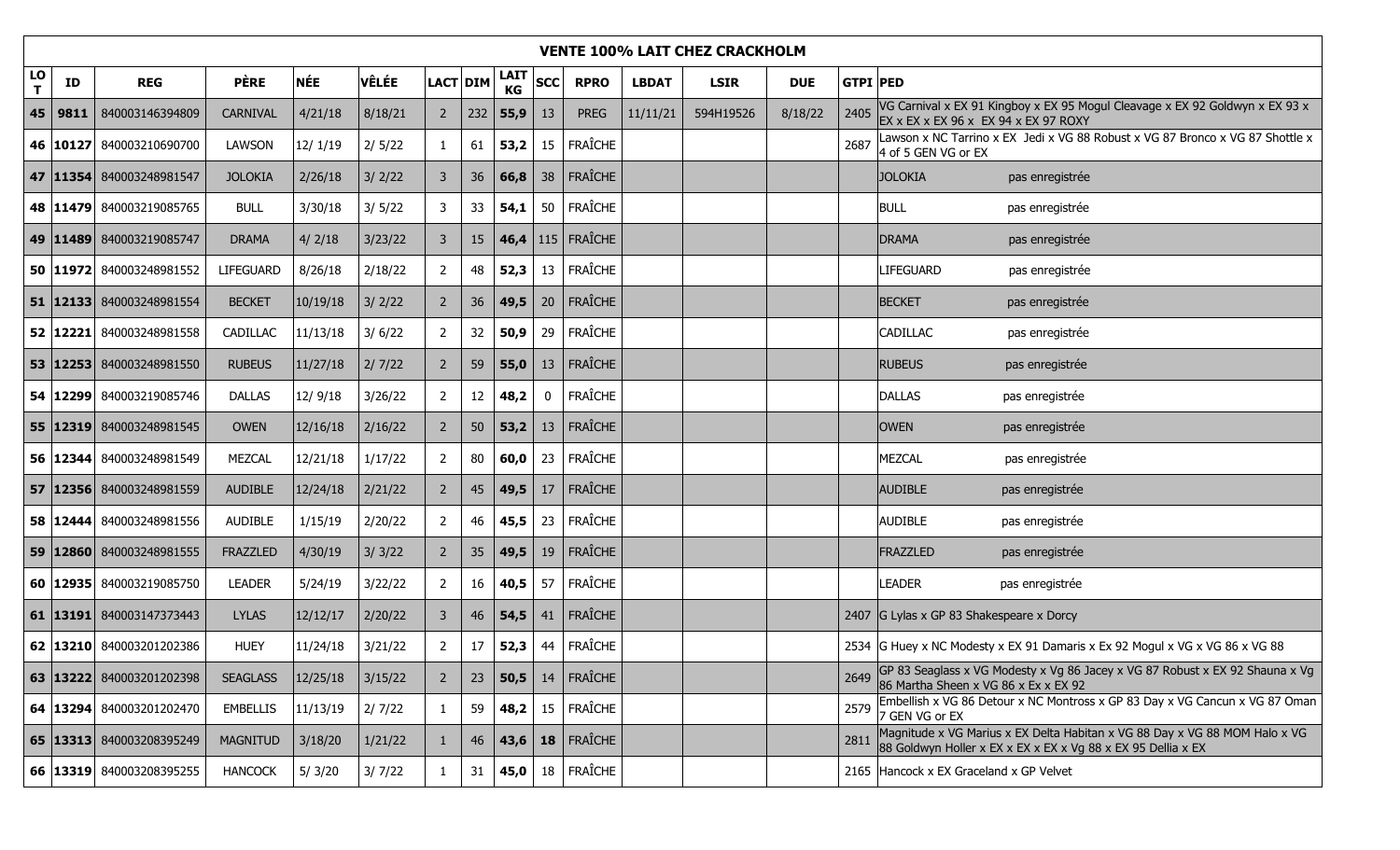|         | <b>VENTE 100% LAIT CHEZ CRACKHOLM</b> |                                             |                      |            |          |                |                 |                   |            |                |              |             |            |                 |                   |                 |
|---------|---------------------------------------|---------------------------------------------|----------------------|------------|----------|----------------|-----------------|-------------------|------------|----------------|--------------|-------------|------------|-----------------|-------------------|-----------------|
| LO<br>T | ID                                    | <b>REG</b>                                  | <b>PÈRE</b>          | <b>NÉE</b> | VÊLÉE    | LACT DIM       |                 | <b>LAIT</b><br>KG | <b>SCC</b> | <b>RPRO</b>    | <b>LBDAT</b> | <b>LSIR</b> | <b>DUE</b> | <b>GTPI PED</b> |                   |                 |
|         |                                       | 67   13351   840003248981557                | <b>TRIUMPH</b>       | 9/28/19    | 10/17/21 | $\mathbf{1}$   | 172             | 43,2              | 35         | <b>GEST</b>    | 1/1/22       | 7H15791     | 10/10/22   |                 | <b>TRIUMPH</b>    | pas enregistrée |
|         |                                       | 68 13709 840003219085752                    | <b>MIRROR</b>        | 1/16/20    | 3/16/22  | $\mathbf{1}$   | 22              | 32,7              | 20         | <b>FRAÎCHE</b> |              |             |            |                 | <b>MIRROR</b>     | pas enregistrée |
|         |                                       | 69   13834   840003219085758                | <b>AKOLA</b>         | 2/23/20    | 3/13/22  | $\mathbf{1}$   | 25              | 32,3              | 27         | FRAÎCHE        |              |             |            |                 | <b>AKOLA</b>      | pas enregistrée |
|         |                                       | 70   13851   840003219085770                | <b>DEVOID</b>        | 2/26/20    | 2/20/22  | $\mathbf{1}$   | 46              | 40,0              |            | 107 FRAÎCHE    |              |             |            |                 | <b>DEVOID</b>     | pas enregistrée |
|         |                                       | 71   13959 840003219085769                  | <b>MENZIES</b>       | 3/28/20    | 3/1/22   | $\mathbf{1}$   | 37              | 37,3              | 29         | <b>FRAÎCHE</b> |              |             |            |                 | MENZIES           | pas enregistrée |
|         |                                       | 72   13961 840003219085767                  | <b>FUTURE</b>        | 3/29/20    | 2/23/22  | $\mathbf{1}$   | 43              | 40,9              | 71         | <b>FRAÎCHE</b> |              |             |            |                 | <b>FUTURE</b>     | pas enregistrée |
|         |                                       | 73   13994 840003219085753                  | <b>CHESS</b>         | 4/ 8/20    | 3/15/22  | $\mathbf{1}$   | 23              | 34,1              | 57         | <b>FRAÎCHE</b> |              |             |            |                 | <b>CHESS</b>      | pas enregistrée |
|         |                                       | 74   13999   840003248981551                | <b>SIRIUS</b>        | 4/8/20     | 2/27/22  | $\mathbf{1}$   | 39              | 35,9              | 22         | FRAÎCHE        |              |             |            |                 | <b>SIRIUS</b>     | pas enregistrée |
|         |                                       | 75   14000   840003248981546                | <b>SIRIUS</b>        | 4/ 8/20    | 3/1/22   | $\mathbf{1}$   | 37              | 37,7              | 50         | <b>FRAÎCHE</b> |              |             |            |                 | <b>SIRIUS</b>     | pas enregistrée |
|         |                                       | 76   14005   840003248981548                | <b>BRAWN</b>         | 4/10/20    | 2/19/22  | $\mathbf{1}$   | 47              | 38,6              | 38         | <b>FRAÎCHE</b> |              |             |            |                 | <b>BRAWN</b>      | pas enregistrée |
|         |                                       | 77   14007   840003219085766                | <b>EMINENT</b>       | 4/10/20    | 2/22/22  | $\mathbf{1}$   | 44              | 37,3              | 38         | FRAÎCHE        |              |             |            |                 | <b>EMINENT</b>    | pas enregistrée |
|         |                                       | 78   14014 840003219085761                  | <b>ROCCO</b>         | 4/11/20    | 3/13/22  | $\mathbf{1}$   | 25              | 31,4              | 38         | FRAÎCHE        |              |             |            |                 | <b>ROCCO</b>      | pas enregistrée |
|         |                                       | 79   14019   840003219085756                | <b>SIRIUS</b>        | 4/12/20    | 3/8/22   | $\mathbf{1}$   | 30 <sup>°</sup> | 30,9              | 29         | FRAÎCHE        |              |             |            |                 | <b>SIRIUS</b>     | pas enregistrée |
|         |                                       | 80   14030   840003219085762                | <b>JOYNER</b>        | 4/15/20    | 3/15/22  | $\mathbf{1}$   | 23              | 25,9              | 23         | <b>FRAÎCHE</b> |              |             |            |                 | <b>JOYNER</b>     | pas enregistrée |
|         | 81   14032                            | 840003219085757                             | <b>SIRIUS</b>        | 4/15/20    | 3/9/22   | $\mathbf{1}$   | 29              | 36,8              | 35         | FRAÎCHE        |              |             |            |                 | <b>SIRIUS</b>     | pas enregistrée |
|         |                                       | 82   14044 840003219085754                  | <b>JOYNER</b>        | 4/17/20    | 3/19/22  | $\mathbf{1}$   | 19              | 25,0              |            | 102 FRAÎCHE    |              |             |            |                 | <b>JOYNER</b>     | pas enregistrée |
|         |                                       | 83   14056   840003219085763                | <b>FIDDLER</b>       | 4/20/20    | 3/12/22  | $\mathbf{1}$   | 26              | 29,1              | 41         | FRAÎCHE        |              |             |            |                 | <b>FIDDLER</b>    | pas enregistrée |
|         |                                       | 84   14068   840003219085755                | <b>JAIRE</b>         | 4/24/20    | 3/30/22  | $\mathbf{1}$   | 8               | 29,5              | 87         | <b>FRAÎCHE</b> |              |             |            |                 | <b>JAIRE</b>      | pas enregistrée |
|         |                                       | 85 14161 840003219085764                    | NOTRE DAME           | 5/15/20    | 3/26/22  | $\mathbf{1}$   | 12              | 34,1              | 56         | <b>FRAÎCHE</b> |              |             |            |                 | NOTRE DAME        | pas enregistrée |
|         |                                       | 86   14172   840003219085760                | NOTRE DAME   5/17/20 |            | 3/29/22  | $\mathbf{1}$   | 9               | 32,7              | 43         | FRAÎCHE        |              |             |            |                 | NOTRE DAME        | pas enregistrée |
|         |                                       | 87   19850   840003146979125   ALTAIGNITION |                      | 3/9/18     | 3/3/22   | $\overline{3}$ | 27              | 62,7              | 79         | FRAÎCHE        |              |             |            |                 | ALTAIGNITION      |                 |
|         |                                       | 88 20039 840003146979314                    | ALTAROBSON           | 4/26/18    | 3/10/22  | 3              | 20              | 55,9              | 87         | <b>FRAÎCHE</b> |              |             |            |                 | <b>ALTAROBSON</b> |                 |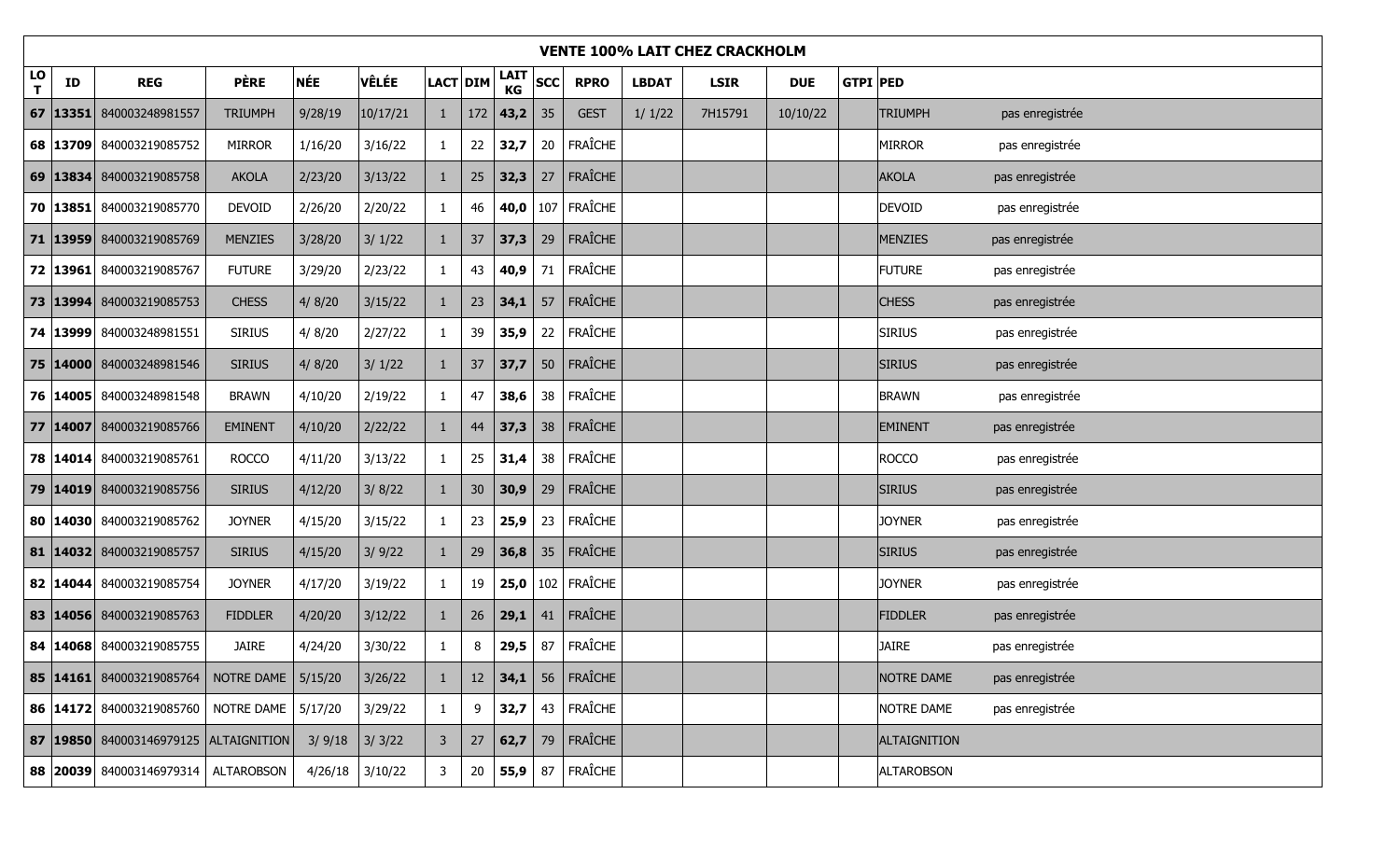|         | <b>VENTE 100% LAIT CHEZ CRACKHOLM</b> |                                      |                    |                      |                       |                |                 |                 |            |                         |              |             |            |                 |                     |                 |
|---------|---------------------------------------|--------------------------------------|--------------------|----------------------|-----------------------|----------------|-----------------|-----------------|------------|-------------------------|--------------|-------------|------------|-----------------|---------------------|-----------------|
| LO<br>T | ID                                    | <b>REG</b>                           | <b>PÈRE</b>        | <b>NÉE</b>           | <b>VÊLÉE</b>          |                | LACT DIM        | LAIT<br>КG      | <b>SCC</b> | <b>RPRO</b>             | <b>LBDAT</b> | <b>LSIR</b> | <b>DUE</b> | <b>GTPI PED</b> |                     |                 |
|         |                                       | 89 21518 840003146980793             | ALTAKEUCHEL        | 2/18/19              | 2/20/22               | $\overline{2}$ | 38              | 67,7            | 67         | FRAÎCHE                 |              |             |            |                 | ALTAKEUCHEL         |                 |
|         |                                       | 90 21638 840003146980913 ALTAMONTOYA |                    | 3/14/19              | 3/2/22                | $\overline{2}$ | 28              | 46,4            | 50         | FRAÎCHE                 |              |             |            |                 | <b>ALTAMONTOYA</b>  |                 |
|         |                                       | 91 21657 840003146980932             | ALTANIXER          | 3/18/19              | 3/21/22               | $2^{\circ}$    | 9               | 40,0            | 66         | FRAÎCHE                 |              |             |            |                 | <b>ALTANIXER</b>    |                 |
|         |                                       | 92 21659 840003146980934 ALTATOPSHOT |                    | 3/18/19              | 2/28/22               | $\overline{2}$ | 30 <sub>o</sub> | 52,7            | 34         | FRAÎCHE                 |              |             |            |                 | <b>ALTATOPSHOT</b>  |                 |
|         |                                       | 93 21726 840003146981001 ALTAGILMORE |                    | 4/3/19               | 2/21/22               | $\overline{2}$ | 37              | 54,5            | 76         | FRAÎCHE                 |              |             |            |                 | <b>ALTAGILMORE</b>  |                 |
|         |                                       | 94 21744 840003146981019             | U-BEST             | 4/7/19               | 3/12/22               | $\overline{2}$ | 18              | 45,9            | 43         | FRAÎCHE                 |              |             |            |                 | U-BEST              |                 |
|         |                                       | 95 21754 840003146981029             | <b>ALTASNAPCHA</b> | 4/8/19               | 3/24/22               | $2^{\circ}$    | $6^{\circ}$     | 38,6            | 35         | FRAÎCHE                 |              |             |            |                 | <b>ALTASNAPCHAT</b> |                 |
|         |                                       | 96 21767 840003146981042             | <b>SECURE</b>      | 4/11/19              | 3/12/22               | $\overline{2}$ | 18              | 48,2            | 98         | FRAÎCHE                 |              |             |            |                 | <b>SECURE</b>       |                 |
|         |                                       | 97 21958 840003146981233             | <b>ALTAFORCE</b>   | 5/21/19              | 2/19/22               | $2^{\circ}$    | 39              | 62,7            | 56         | FRAÎCHE                 |              |             |            |                 | <b>ALTAFORCE</b>    |                 |
|         |                                       | 98 23521 840003205236743             | <b>CHESS</b>       | 2/19/20              | 3/2/22                | $\mathbf{1}$   | 28              | 47,7            | 25         | FRAÎCHE                 |              |             |            |                 | <b>CHESS</b>        |                 |
|         |                                       | 99 23545 840003205236767             | <b>ALTAKLAEBO</b>  | 2/21/20              | 2/20/22               | $\mathbf{1}$   | 38              | 38,6            |            | $36$ FRAÎCHE            |              |             |            |                 | <b>ALTAKLAEBO</b>   |                 |
|         |                                       | 100 23981 840003205237203            | <b>DYNASTY</b>     | $5/14/20$ 3/17/22    |                       | $\mathbf{1}$   | 13              | 40,5            | 44         | FRAÎCHE                 |              |             |            |                 | <b>DYNASTY</b>      |                 |
|         |                                       | 101 24001 840003214487246            | ALTAGILMORE        | 5/17/20              | 3/29/22               | $\mathbf{1}$   | $\mathbf{1}$    |                 |            | 46,4 $102$ FRAÎCHE      |              |             |            |                 | <b>ALTAGILMORE</b>  |                 |
|         | 102 34029                             | 148363133                            | <b>EZRA</b>        |                      | 11-28-2017 11-20-2021 | 3              | 131             | 66,8            | 17         | <b>GEST</b>             | 2-3-2022     | 829XB226    | 11-12-2022 |                 | EZRA                | pas enregistrée |
|         | 103 34833                             | 148363937                            | SAVAGE             |                      | 3-26-2018 1-23-2022   | 3              | 67              | 60,5            | 14         | <b>FRAÎCHE</b>          |              |             |            |                 | <b>SAVAGE</b>       | pas enregistrée |
|         | 104 34942                             | 148364046                            | <b>ACKERLY</b>     | 4-10-2018 3-7-2022   |                       | 3              | 24              | 59,1            |            | 23   FRAÎCHE            |              |             |            |                 | <b>ACKERLY</b>      | pas enregistrée |
|         | 105 35159                             | 151556466                            | <b>FORUM</b>       |                      | 5-15-2018 3-13-2022   | 3              | 18              | 52,3            | 31         | FRAÎCHE                 |              |             |            |                 | <b>FORUM</b>        | pas enregistrée |
|         | 106 35231                             | 151556538                            | <b>DAMARIS</b>     | 5-25-2018 2-24-2022  |                       | $\mathbf{3}$   | 35              |                 |            | 57,7 $\vert$ 27 Fraîche |              |             |            |                 | <b>DAMARIS</b>      | pas enregistrée |
|         | 107 35249                             | 151556556                            | <b>MOE</b>         | 5-28-2018 3-1-2022   |                       | $\mathbf{3}$   | 30 <sub>o</sub> | 57,7            | 29         | <b>FRAÎCHE</b>          |              |             |            |                 | <b>MOE</b>          | pas enregistrée |
|         | 108 35391                             | 151556698                            | <b>BULL</b>        |                      | 6-17-2018 2-28-2022   | $\mathbf{3}$   | 31              |                 |            | 61,8 $ 100 $ FRAÎCHE    |              |             |            |                 | <b>BULL</b>         | pas enregistrée |
|         |                                       | 109 36238 840003201856231            | <b>HILINE</b>      | 11-4-2018 9-23-2021  |                       | $2^{\circ}$    |                 | 190   46,6   18 |            | <b>GEST</b>             | 12/30/202    | Homecoming  | 10-6-2022  |                 | <b>HILINE</b>       | pas enregistrée |
|         | 110 36375                             | 201856368                            | <b>ICEMAN</b>      | 11-25-2018 2-24-2022 |                       | $\overline{2}$ | 35              | 50,9            | 13         | FRAÎCHE                 |              |             |            |                 | <b>ICEMAN</b>       | pas enregistrée |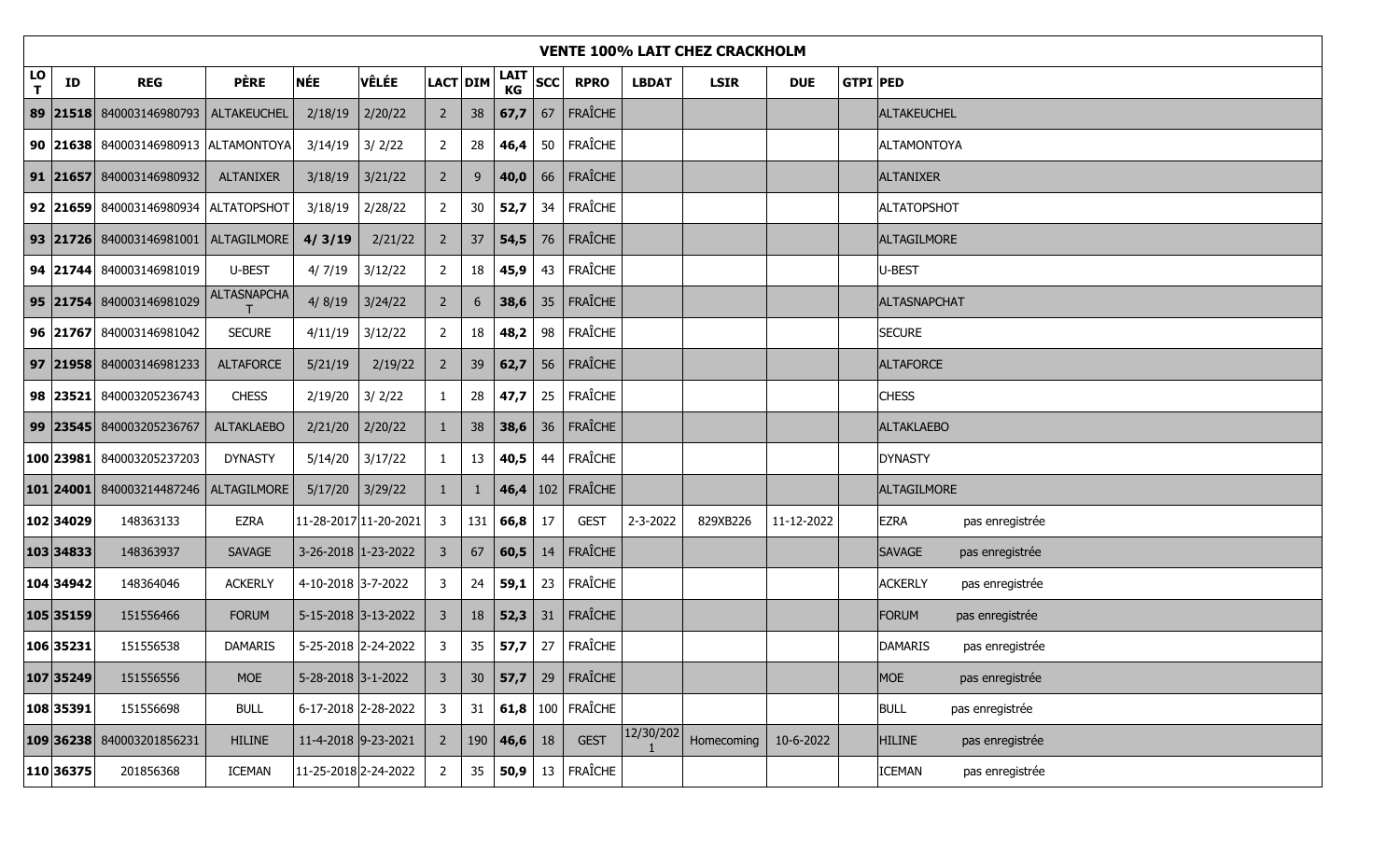|                    | <b>VENTE 100% LAIT CHEZ CRACKHOLM</b> |            |                 |                      |                      |                |                 |              |            |                |                   |             |            |                 |                 |                 |
|--------------------|---------------------------------------|------------|-----------------|----------------------|----------------------|----------------|-----------------|--------------|------------|----------------|-------------------|-------------|------------|-----------------|-----------------|-----------------|
| LO<br>$\mathbf{T}$ | ID                                    | <b>REG</b> | <b>PÈRE</b>     | <b>NÉE</b>           | <b>VÊLÉE</b>         |                | LACT DIM        | $LAIT$<br>KG | <b>SCC</b> | <b>RPRO</b>    | <b>LBDAT</b>      | <b>LSIR</b> | <b>DUE</b> | <b>GTPI PED</b> |                 |                 |
|                    | 111 36737                             | 201856730  | <b>OAKLAND</b>  |                      | 1-15-2019 11-21-2021 | $2^{\circ}$    |                 | $130$ 57,7   | 81         | <b>GEST</b>    | $2 - 25 - 2022$   | 29H19853    | 12-7-2022  |                 | <b>OAKLAND</b>  | pas enregistrée |
|                    | 112 36841                             | 201856834  | <b>BULL</b>     |                      | 1-31-2019 2-10-2022  | $\overline{2}$ | 49              | 61,8         | 38         | <b>FRAICHE</b> |                   |             |            |                 | <b>BULL</b>     | pas enregistrée |
|                    | 113 36972                             | 201856965  | <b>SENATOR</b>  |                      | 2-22-2019 11-20-2021 | $2^{\circ}$    | 131             | 50,9         | 13         | <b>GEST</b>    | 2-3-2022          | 29H19849    | 11-12-2022 |                 | <b>SENATOR</b>  | pas enregistrée |
|                    | 114 37064                             | 206145438  | <b>TUSCANNY</b> |                      | 3-7-2019 3-16-2022   | $\overline{2}$ | 15              | 45,5         | 31         | <b>FRAÎCHE</b> |                   |             |            |                 | <b>TUSCANNY</b> | pas enregistrée |
|                    | 115 37099                             | 206145473  | <b>BULL</b>     | 3-13-2019 2-8-2022   |                      | $\overline{2}$ | 51              | 57,7         | 22         | FRAÎCHE        |                   |             |            |                 | <b>BULL</b>     | pas enregistrée |
|                    | 116 37164                             | 206145538  | <b>ICEMAN</b>   | 3-25-2019 2-3-2022   |                      | $\overline{2}$ | 56              | 75,0         | 17         | FRAÎCHE        |                   |             |            |                 | ICEMAN          | pas enregistrée |
|                    | 117 37237                             | 206145611  | <b>TORTUGA</b>  | 4-9-2019 3-6-2022    |                      | $\overline{2}$ | 25              | 41,8         | 44         | <b>FRAÎCHE</b> |                   |             |            |                 | <b>TORTUGA</b>  | pas enregistrée |
|                    | 118 37256                             | 206145630  | <b>MOREL</b>    | 4-11-2019 12-6-2021  |                      | $\overline{2}$ |                 | $115$ 57,7   | 13         | <b>GEST</b>    | 2-24-2022         | 29H19870    | 12-6-2022  |                 | <b>MOREL</b>    | pas enregistrée |
|                    | 119 37319                             | 206145693  | <b>LAMONT</b>   | 4-23-2019 2-15-2022  |                      | $2^{\circ}$    | 44              | 55,0         | 19         | <b>FRAICHE</b> |                   |             |            |                 | <b>LAMONT</b>   | pas enregistrée |
|                    | 120 37408                             | 206145782  | <b>ICEMAN</b>   |                      | 5-6-2019 2-22-2022   | $\overline{2}$ | 37              | 66,8         | 13         | <b>FRAICHE</b> |                   |             |            |                 | ICEMAN          | pas enregistrée |
|                    | 121 37413                             | 206145787  | <b>FRECKLE</b>  |                      | 5-7-2019 2-13-2022   | $\overline{2}$ | 46              | 76,4         | 19         | <b>FRAÎCHE</b> |                   |             |            |                 | <b>FRECKLE</b>  | pas enregistrée |
|                    | 122 37453                             | 206145827  | <b>BURCH</b>    | 5-13-2019 2-10-2022  |                      | $\overline{2}$ | 49              | 50,9         | 13         | FRAÎCHE        |                   |             |            |                 | <b>BURCH</b>    | pas enregistrée |
|                    | 123 37460                             | 206145834  | <b>FRECKLE</b>  |                      | 5-13-2019 2-20-2022  | $2^{\circ}$    | 39              | 57,7         | 13         | <b>FRAÎCHE</b> |                   |             |            |                 | <b>FRECKLE</b>  | pas enregistrée |
|                    | 124 37607                             | 206145981  | <b>ICEMAN</b>   |                      | 6-5-2019 3-22-2022   | $\overline{2}$ | 9               | 47,3         | 75         | FRAÎCHE        |                   |             |            |                 | <b>ICEMAN</b>   | pas enregistrée |
|                    | 125 37666                             | 206146040  | <b>RYDELL</b>   |                      | 6-13-2019 2-13-2022  | $\overline{2}$ | 46              | 68,2         | 19         | <b>FRAÎCHE</b> |                   |             |            |                 | <b>RYDELL</b>   | pas enregistrée |
|                    | 126 37670                             | 206146044  | <b>BULL</b>     |                      | 6-14-2019 3-27-2022  | $\overline{2}$ | 4               | 44,5         | 56         | FRAÎCHE        |                   |             |            |                 | <b>BULL</b>     | pas enregistrée |
|                    | 127 37705                             | 206146079  | <b>BULL</b>     | 6-21-2019 2-26-2022  |                      | $\overline{2}$ | 33 <sup>°</sup> | 50,9         | 17         | <b>FRAÎCHE</b> |                   |             |            |                 | <b>BULL</b>     | pas enregistrée |
|                    | 128 37723                             | 206146097  | MANDALAY        | 6-24-2019 2-27-2022  |                      | $\overline{2}$ | 32              | 56,4         | 13         | FRAÎCHE        |                   |             |            |                 | <b>MANDALAY</b> | pas enregistrée |
|                    | 129 37879                             | 206146253  | <b>TWILIGHT</b> |                      | 7-15-2019 3-18-2022  | $2^{\circ}$    | 13              | 35,0         | 66         | <b>FRAÎCHE</b> |                   |             |            |                 | <b>TWILIGHT</b> | pas enregistrée |
|                    | 130 39042                             | 213602034  | <b>FLYN</b>     | 12-12-2019 2-17-2022 |                      | $\mathbf{1}$   | 42              | 40,5         | 44         | <b>FRAÎCHE</b> |                   |             |            |                 | <b>FLYN</b>     | pas enregistrée |
|                    | 131 39676                             | 213602668  | <b>CREAMER</b>  |                      | 3-10-2020 12-12-2021 | $\mathbf{1}$   | 109             | 43,2 76      |            | <b>GEST</b>    | $ 2 - 24 - 2022 $ | 629H19472   | 12-7-2022  |                 | <b>CREAMER</b>  | pas enregistrée |
|                    | 132 39970                             | 213602962  | <b>YUMA</b>     |                      | 4-27-2020 3-27-2022  | $\mathbf{1}$   | $\overline{4}$  | 34,1         | 33         | <b>FRAÎCHE</b> |                   |             |            |                 | YUMA            | pas enregistrée |